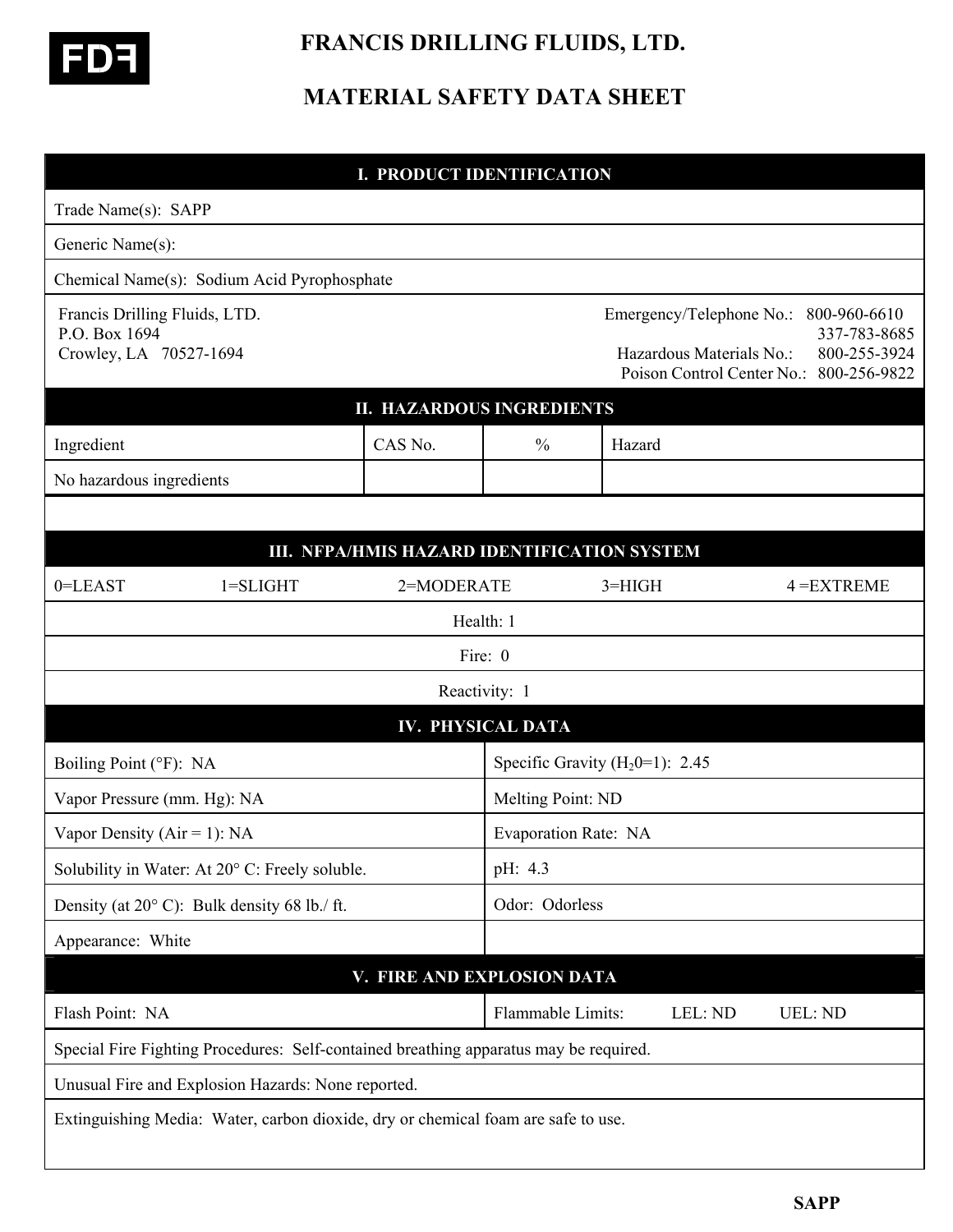|                                                                                                   | <b>VI. REACTIVITY</b>                   |                            |
|---------------------------------------------------------------------------------------------------|-----------------------------------------|----------------------------|
| Stability: Stable                                                                                 |                                         |                            |
| Hazardous Polymerization: No polymerization.                                                      |                                         |                            |
| Incompatibility: Acid                                                                             |                                         |                            |
| Hazardous Decomposition: Does not decompose.                                                      |                                         |                            |
|                                                                                                   | VII. HEALTH HAZARD INFORMATION          |                            |
| Routes of Exposure and Effects: Avoid contact with eyes and skin. Low toxicity.                   |                                         |                            |
| Skin: Irritant                                                                                    |                                         |                            |
| Eyes: Irritant                                                                                    |                                         |                            |
| Inhalation: Irritant to mucous membranes.                                                         |                                         |                            |
| Ingestion: Gastrointestinal irritation.                                                           |                                         |                            |
| Permissible Exposure Limits: (for air contaminants) ND                                            |                                         |                            |
| OSHA PEL (8hr. TWA): ND                                                                           |                                         |                            |
| <b>ACGIH TLV: ND</b>                                                                              |                                         |                            |
| Carcinogenicity:                                                                                  |                                         |                            |
| Listed By NTP: Not listed                                                                         | Listed By: IARC: Not listed             | Listed By OSHA: Not listed |
| Acute Oral LD50:                                                                                  | Acute Dermal LD50:                      | Aquatic Toxicology LC50:   |
| Emergency and First Aid Procedures:                                                               |                                         |                            |
| Skin: Wash with soap and water. Obtain medical attention.                                         |                                         |                            |
| Eyes: Wash thoroughly with running water for 15 minutes. Obtain medical attention.                |                                         |                            |
| Ingestion: Drink water. Induce vomiting. Obtain medical attention                                 |                                         |                            |
| Inhalation: Remove to fresh air. Obtain medical attention in severe cases.                        |                                         |                            |
| Additional Health Hazard Information::<br>Avoid contact with eyes and skin. Low toxicity.         |                                         |                            |
|                                                                                                   | VIII. HANDLING AND USE PRECAUTIONS      |                            |
| Steps to be Taken if Material is Released or Spilled: If dry spill sweep up into waste container. |                                         |                            |
| Waste Disposal Methods: No special procedures.                                                    |                                         |                            |
| Handling and Storage Precautions: Store in a dry area. Keep dust to a minimum.                    |                                         |                            |
|                                                                                                   | IX. INDUSTRIAL HYGIENE CONTROL MEASURES |                            |
| Ventilation Requirements: Supply adequate ventilation.                                            |                                         |                            |
| Respirator: Use approved particle dust mask.                                                      |                                         |                            |